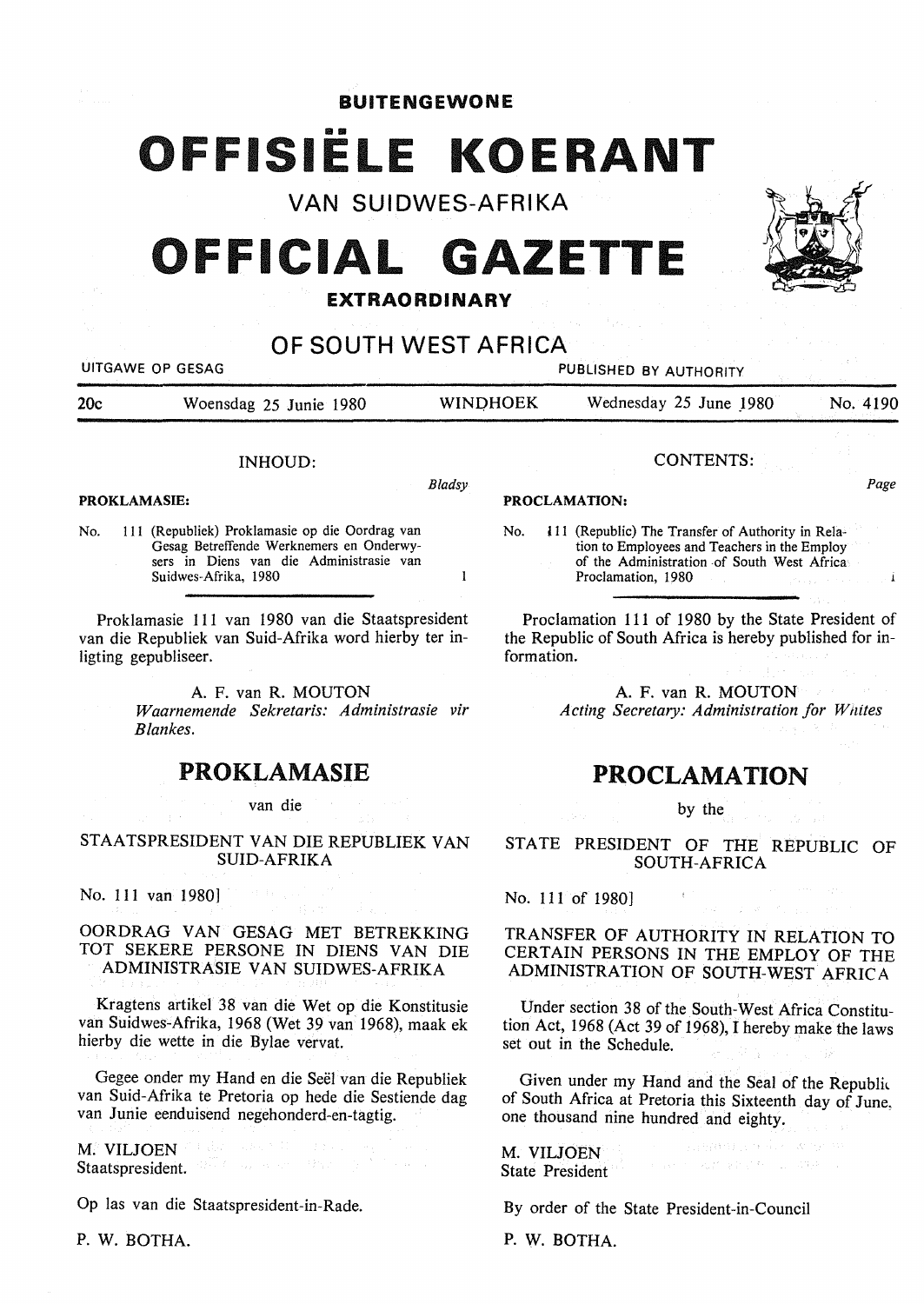#### BYLAE

#### *Bestaande wetsbepalings bly van krag ten opsigte van Blanke werknemers en onderwysers in diens van die Administrasie van Suidwes-Afrika*

I. Ondanks andersluidende wetsbepaling bly alle wetsbepalings betreffende die diensvoorwaardes, pligte, regte en voorregte van werknemers, soos omskryf in die Administrasiewerknemersordonnansie, 1957 (Ordonnansie 17 van 1957 van die Wetgewende Vergadering van Suidwes-Afrika), en onderwysers, soos omskryf in die Onderwysordonnansie, 1975 (Ordonnansie 21 van I 975 van die Wetgewende Vergadering van Suidwes-Afrika), ten opsigte van alle sodanige werknemers en onderwysers wat op 31 Maart 1980 in diens van die Administrasie van Suidwes-Afrika was en op die dag onmiddellik voor 1 Julie 1980 steeds aldus in diens is, van krag vir 'n tydperk van drie jaar vanaf 1 Julie 1980.

*Oordrag van gesag met betrekking tot Blanke*  verknemers en onderwysers in diens van Administrasie *mn Suidwes-Afrika aan Eerste Minister, Kantoor van die Eerste Minister en Direkteur-generaal van die Kantoor van die Eerste Minister* 

2. Behoudens die bepalings van artikel 3 berus alle regte, bevoegdhede, gesag, pligte, verpligtings en werksaamhede met betrekking tot die diensvoorwaardes, pligte, regte en voorregte van alle in artikel 1 bedoelde werknemers en onderwysers wat onmiddellik voor l Julie 1980 kragtens die in daardie artikel bedoelde wets $benalines$   $-$ 

- (a) by die Uitvoerende Komitee van Suidwes-Afrika, of die V oorsitter van genoemde Uitvoerende Komitee, berus het, vanaf 1 Julie 1980 by die Eerste Minister;
- (b) by die Administrasie van Suidwes-Afrika, of die Onderwysdepartement van genoemde Administrasie, berus het, vanaf 1 Julie 1980 by die Kantoor van die Eerste Minister;
- (c) by die Sekretaris van Suidwes-Afrika, of die in artikel 5(2) van die Onderwysordonnansie, 1975 (Ordonnansie 21 van 1975 van die Wetgewende Vergadering van Suidwes-Afrika), bedoelde Direkteur van Onderwys, berus het, vanaf 1 Julie 1980 by die Direkteur-generaal van die Kantoor van die Eerste Minister; en
- (d) by enige ander persoon in diens van die Admin istras ie van Suidwes-Afrika, of die Onderwysdepartement van genoemde Administrasie, berus het, vanaf 1 Julie 1980 by 'n

(1) 经工业的 (2011年1月) 地名美国尼亚克斯克

#### **SCHEDULE**

*Existing legal provisions to remain in force in respect of White employees and teachers in the employ of the Administration of South-West Africa* 

1. Notwithstanding anything to the contrary contained in any law, all provisions of law relating to the conditions of employment, duties, rights and privileges of employees, as defined in the Administration employees Ordinance, 1957 (Ordinance 17 of 1957 of the Legislative Assembly of South West Africa), and teachers as defined in the Education Ordinance, 1975 (Ordinance 21 of 1975 of the Legislative Assembly of South West Africa), shall, in respect of all such employees and teachers who were in the employ of the Administration of South West Africa on 31 March 1980 and are still in such employ immediately prior to 1 July 1980 remain in force for a period of three years from 1 July 1980.

*Transfer of authority in relation to White employees and teachers in the employ of the Administration of*  South West Africa to the Prime Minister, Office of the *Prime Minister and Director-General of the Office* of *the Prime Minister* 

2. Subject to the provisions of section  $3$  all rights, powers, authority, duties, obligations and functions in relation to the conditions of employment, duties, rights and privileges of all employees and teachers referred to in section I which immediately prior to 1 July 1980 under the legal provisions referred to in that section  $vested$   $-$ 

- (a) in the Executive Committee of South West Africa, or the Chairman of the said Executive Committee, shall from 1 July 1980 vest in the Prime Minister;
- (b) in the Administration of South West Africa or the Education Department of the said Administration, shall from 1 July' 1980 vest in the Office of the Prime Minister;
- (c) in the Secretary for South West Africa or the Director of Education referred to in section 5(2) of the Education Ordinance, 1975 (Ordinance 21 of 1975 of the Legislative Assembly of South West Africa), shall from 1 July 1980 vest in the Director General of the Office of the Prime Minister; and
- (d) in any other person in the employ of the Administration of South West Africa, or the Education Departemnt of the said Administration, shall from 1 July 1980 vest in an officer holding a cor-

 $\mathcal{R}^{\mathcal{A}}$  , we consider the consideration of the set of  $\mathcal{R}^{\mathcal{A}}$ 

(中央時位発)。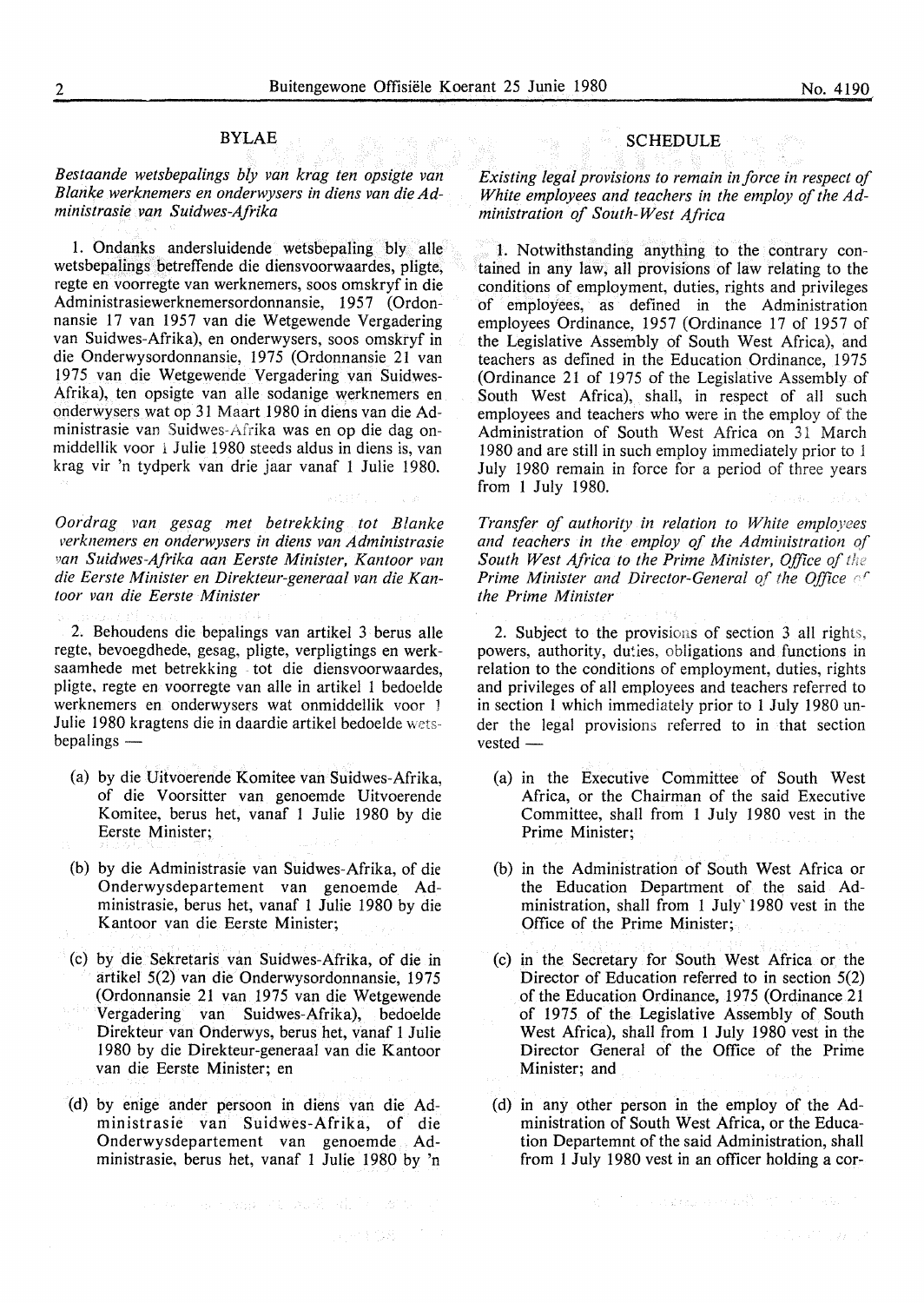beampte wat 'n ooreenstemmende betrekking in die Kantoor van die Eerste Minister beklee, of, indien daar nie so 'n beampte is nie, 'n beampte van die Kantoor van die Eerste Minister deur die Direkteur-generaal van die Kantoor van die Eerste Minister aangewys.

#### *Delegasie van bevoegdhede*

3. (I) Ten einde aan die bepalings van hierdie Proklamasie gevolg te gee, kan die Eerste Minister, die Direkteur-generaal van die Kantoor van die Eerste Minister en 'n beampte van die Kantoor van die Eerste Minister enige reg, bevoegdheid, gesag, plig, verpligting of werksaamheid wat kragtens die in artikel 1 bedoelde wetsbepalings, soos toegepas ingevolge die bepalings van hierdie Proklamasie by horn berus, in die algemeen of spesifiek en behoudens die voorwaardes wat hy bepaal delegeer aan die gesag of persoon in die Gebied wat soortgelyke regte, bevoegdhede, gesag, pligte, verpligtinge of werksaamhede kragtens die Regeringsdienswet, 1980 (Wet 2 van 1980 van die Nasionale Vergadering van Suidwes-Afrika), of enige wet betreffende die diensvoorwaardes, pligte, regte en voorregte van beamptes en werknemers in diens van 'n verteenwoordigende owerheid wat in die Gebied van krag is, uitoefen of verrig.

(2) Enige gesag of persoon aan wie enige reg, bevoegdheid, gesag, plig, verpligting of werksaamheid kragtens subartikel (I) gedelegeer is, kan daardie reg, plig, verpligting of werksaamheid met die instemming van, en onderworpe aan die voorwaardes bepaal deur, die gesag of persoon wat dit aldus aan horn gedelegeer het. verder hetsy in die algemeen of spesifiek, delegeer aan enigiemand onder sy beheer.

#### *Kort lite!*

4. Hierdie Proklamasie heet die Proklamasie op die Oordrag van Gesag betreffende Werknemers en Onderwysers in diens van die Administrasie van Suidwes-Afrika, 1980.

responding office in the Office of the Prime Minister, or, if there is no such officer, an officer in the Office of the Prime Minister designated by the Director General of the Office of the Prime Minister.

#### *Delegation of powers*

3. ( I) In order to give effect to the provisions of this Proclamation the Prime Minister, the Director General of the Office of the Prime Minister and any officer in the Office of the Prime Minister may, either generally or specifically and subject to such conditions as he may determine, delegate any right, power, authority, duty, obligation or function which vests in him under the legal provisions referred to in section 1 as applied in terms of the provisions of this Proclamation, to the authority or person in the Territory exercising or performing similar rights, powers, authority, duties, obligations or functions under the Government Service Act, 1980 (Act 2 of 1980 of the National Assembly of South West Africa), or any law relating to the conditions of employment, duties, rights and privileges of officers and employees in the employ of a representative authority, which is in force in the Territory.

(2) Any authority or person to whom any right, power, authority, duty, obligation or function has been delegated under subsection (1) may with the consent of, and subject to such conditions as may be determined by the authority which or person who has so delegated it to him further delegate that right, duty, obligation or function either generally or specifically to any person under his control.

#### *Short title*

4. This Proclamation shall be called The Transfer of Authority in relation to Employees and Teachers in the employ of the Administration of South West Africa Proclamation, 1980.

Gedruk deur en verkrygbaar by SUIDWES-DRUKKERY BEPERK, Posbus 2196, Windhoek Suidwes-Afrika

Printed and obtainable from SUIDWES-DRUKKERY BEPERK P.O. Box 2196, Windhoek South West Africa